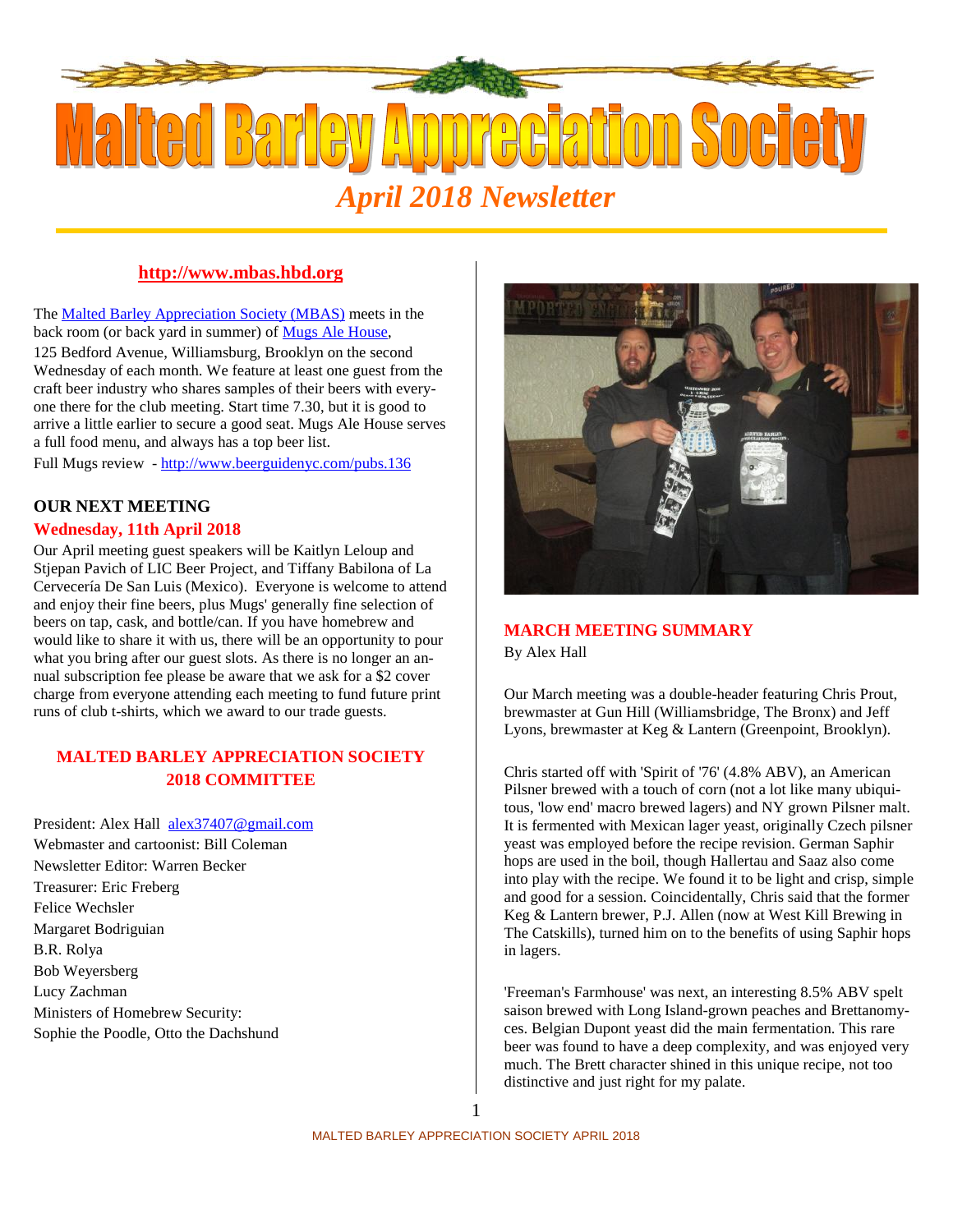We then had a unique kettle-soured wild ale poured from cans, "Stream of Consciousness', 6.4% ABV, brewed with lactose and oats and, very unusually, cactus in the hopback. Post boil prickly pear and lychee purée are infused in the fermenting vessel. This unfined beer was found to have a musty aroma and a malic acid character which gives a pleasant sourness (C4H6O5 if you want to know the chemical formula!). This was a collaboration with Rockaway Brewery from last October.

Next up was a big, bold one. 'Dessert Storm' (10.5% ABV, 33 IBUs), black and rich, "Void of Light on steroids" was the quote. Brewed with cocoa powder and cocoa nibs, cinnamon, vanilla, and lactose. Dangerously drinkable.

Jeff then brought on some of his beers brewed at The Keg and Lantern brewpub, located by the Nassau Avenue G train stop not far from our meeting place. If you know where Torst is, The Keg and Lantern is a very short walk round the corner on Nassau Avenue. It is very much worth a visit as they can have up to 20 of their own beers available and is good value for money.

We first sampled 'Irish Red' (4.7% ABV), a pleasant dark red hued ale with a dry finish. This would be excellent for a session.

Then we sampled 'Present Tense', a 4.2% ABV golden pilsner served from a 'crowler' (a 36oz can, counter pressure filled from a beer tap). This is brewed with New York State grown malt and hops, and was found to be clean tasting and a great example of the style. It was also very fresh, being brewed about three weeks prior to our meeting.

Next was Jeff's 'IPA' (5.4% ABV), brewed with Citra hops and dry hopped with Mosaic and Equinox. This was hazy gold in appearance, and had a pleasing hoppy aroma. "Softer than a New England IPA" Jeff told us.

'Green Eyes' is Keg and Lantern's flagship beer formulated by P.J. Allen. We finished up with this 7.2% ABV IPA, hoppy with lush grapefruit and pine notes.

Keg and Lantern owner Kieran Breen is set to open a 10BBL brewery with a taproom at 158 Beard Street in Red Hook, Brooklyn. This is likely to be called Narrow Water Brewing, and it is hopeful that it will be open later this year. Construction has already started, the walk-in cooler has just been delivered.

Many thanks to Chris Prout of Gun Hill and Jeff Lyons of Keg & Lantern for being our March guests. Cheers!





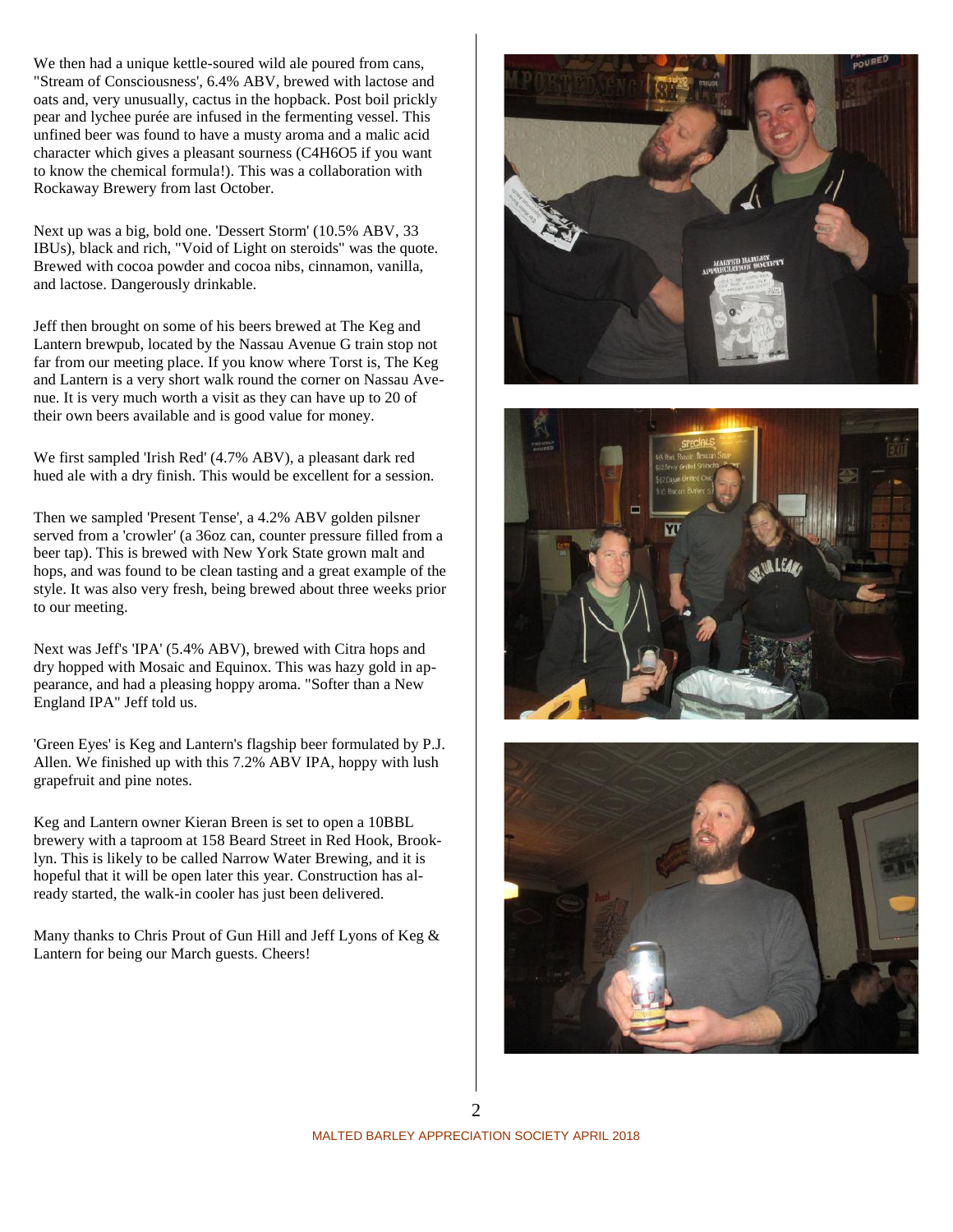







### **FRIEND WEBSITES ASSOCIATED WITH THE MBAS**

**Fuhmentaboutit**  http://heritageradionetwork.org/series/fuhmentaboudit/ Chris Cuzme and Mary Izett's homebrewing podcast. **Beer Sessions Radio**  http://heritageradionetwork.org/?s=Beer+Sessions+Radio Craft beer podcast hosted by Jimmy Carbone. **The Gotham Imbiber**  http://www.gotham-imbiber.com/ Alex Hall's 'from the street' NYC craft beer site. **A New York Beer and Pub Guide**  http://www.beerguidenyc.com/ Over 300 NYC beer destinations with multiple search options. **BrewYorkNewYork**  http://brewyorknewyork.com/ Local craft news by Chris O'Leary **NYC Craft Beer Club**  https://www.facebook.com/groups/166404453379990/

# **http://www.mbas.hbd.org**